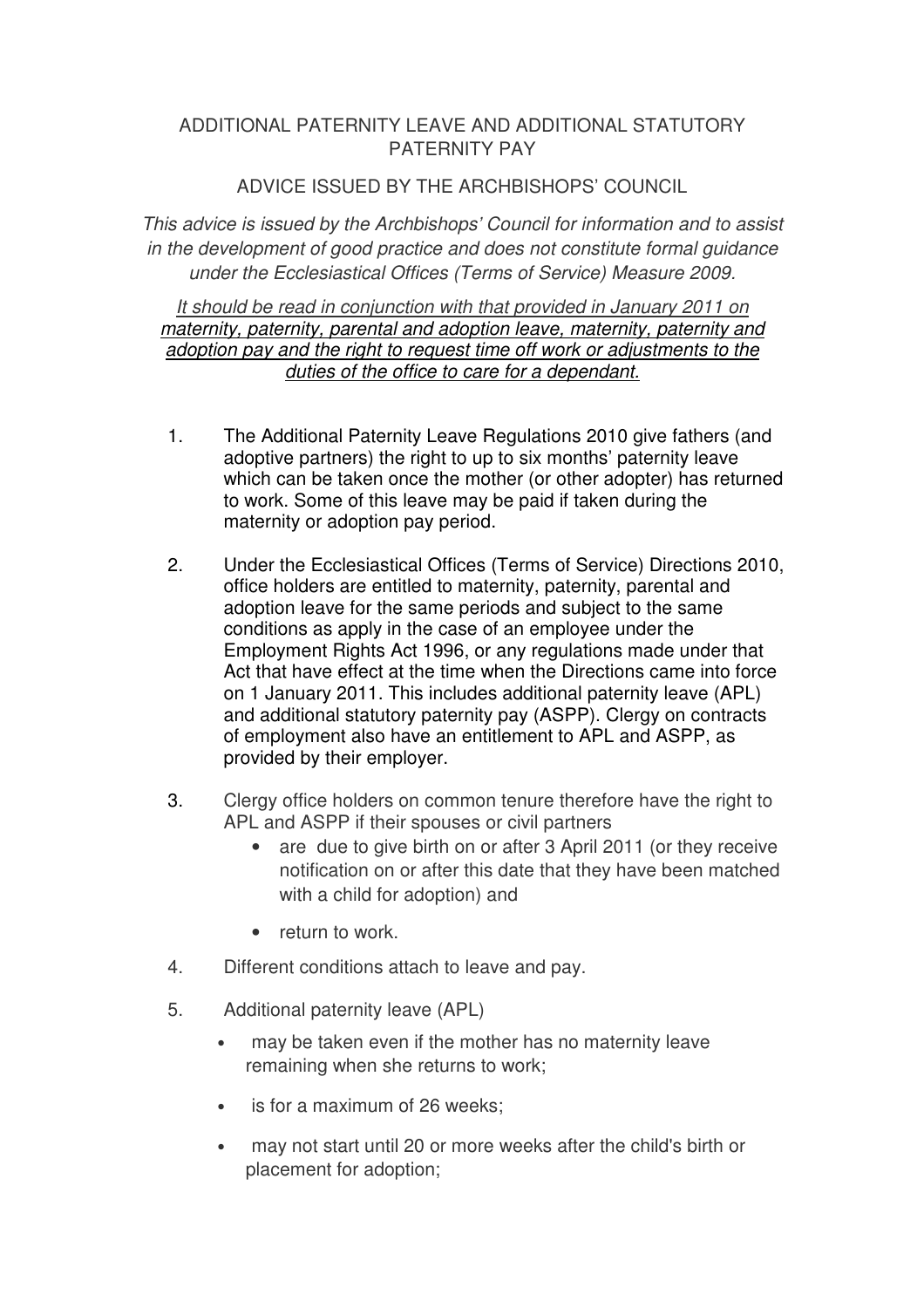- must have ended by the end of the 52nd week after the child's birth or placement for adoption;
- is subject to the requirement at paragraph 2(2) of the Ecclesiastical Offices (Terms of Service) Directions 2010 for the office holder to use all reasonable endeavours to make arrangements for the duties of the office to be performed by another person or person during the periods of leave.
- 6. Additional statutory paternity pay (ASPP) may be paid
	- in addition to ordinary statutory paternity pay (OSPP);
	- only if the mother has returned to work without exhausting her entitlement to statutory maternity pay (SMP) or adoption pay(SAP), or maternity allowance(MA);
	- only if there are at least two weeks of SMP, SAP or MA remaining;
	- only for periods of at least one week during which no work (other than a Keeping in Touch Day) is done;
	- at the level of SMP, SAP or MA;
	- at a higher level than the statutory amount, but only if the diocese agrees to fund the additional amount.
- 7. Those wishing to take additional pay or leave need to comply with additional notification requirements as set out below.
- 8. Eight weeks before office holders wish their APL or ASPP to start, they must provide the Diocesan Office with:
	- (a) a leave notice in writing specifying
		- the expected week of birth and/or placement for adoption
		- the date of birth or placement for adoption
		- the start and end date of their APP
		- the arrangements they have made to provide cover for the duties of their office to be carried out
		- $\blacksquare$  the date on which they want any ASPP to start;
	- (b) a declaration signed by the parent taking the leave stating that
		- o the purpose of leave is to care for the child
			- $\circ$  the parent is
				- $\blacksquare$  either the father
				- or married to or the partner or civil partner of the mother but is not the child's father